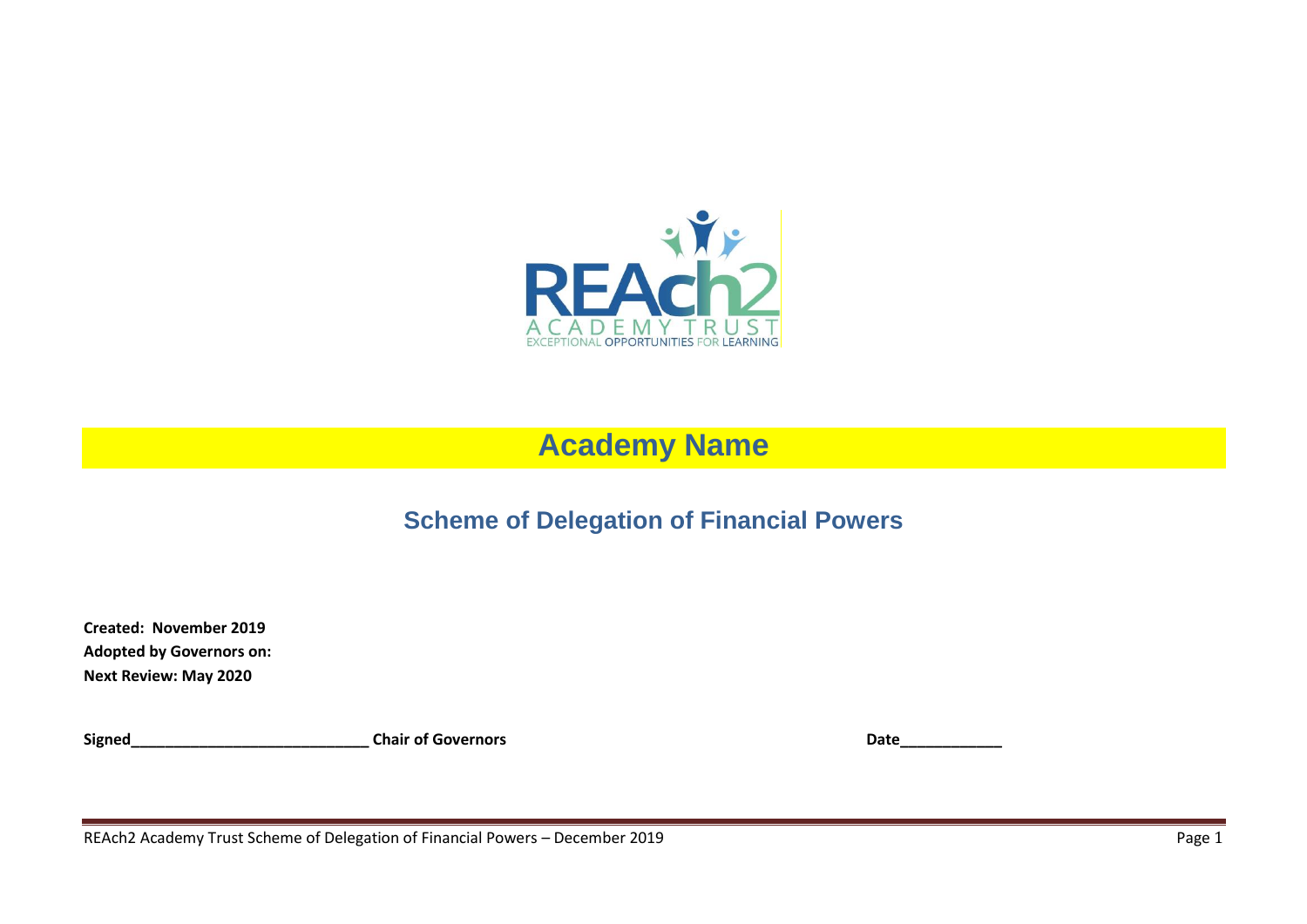#### **Terms of Reference**

#### **The Governing Body**

The governing body has discretion over its use of the Academy Trusts (AT's) funds allocated to its school. It is ultimately responsible for the proper stewardship of those funds and for ensuring economy, efficiency and effectiveness in their use – the three key elements of value for money. It must also ensure that it uses its discretion reasonably, and takes into account any and all relevant guidance on accountability and propriety.

It is specifically responsible for ensuring that the AT's funds are used in accordance with: the law; the governing body's powers under the Funding Agreement (including the articles of association which set out the powers of the AT and its governance arrangements; and the Academies Financial Handbook.)

The members of the governing body of the AT should also be aware of the statutory duties of company directors, which are set out in the Companies Act and include the duties to:

- act within their powers
- promote the success of the company
- exercise independent judgement
- exercise reasonable care, skill and diligence
- avoid conflicts of interest
- not to accept benefits from third parties
- declare interest in proposed transactions or arrangements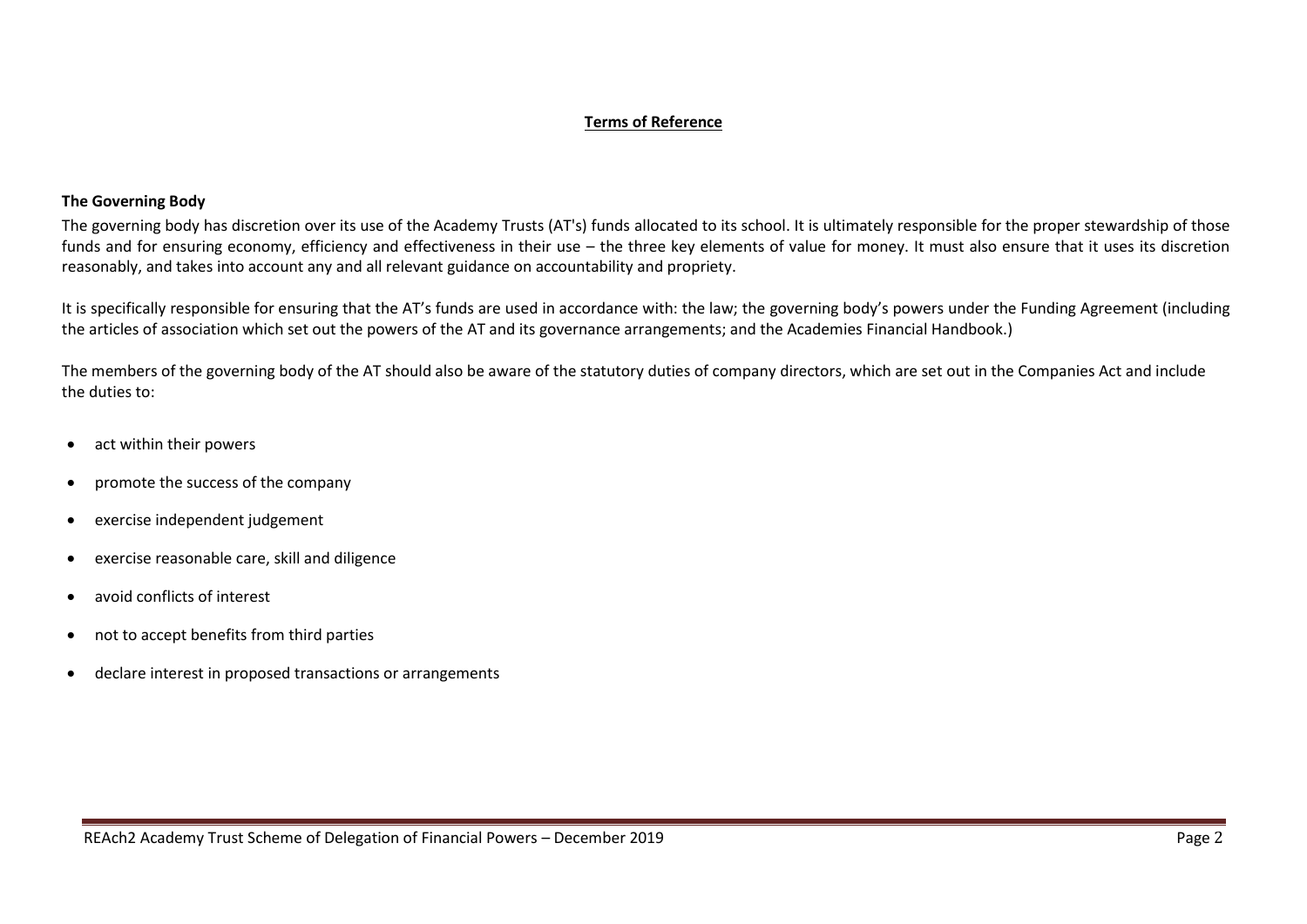#### **The Finance / Resources Committee of the LGB**

The Finance / Resources Committee is a committee of the Local Governing body. The Finance Committee meets at least termly but more frequent meetings can be arranged if necessary. The main responsibilities of the Finance Committee include:

- to appoint a local governor responsible for Finance
- to recommend the annual budget of the academy to the Cluster board
- to approve staff pay and annual increments
- to monitor income, expenditure and cash flow of the Academy
- to ensure proper financial controls are in place at the Academy
- to maintain a register of LGB members' business and personal interests
- to ensure provision of free school meals to those pupils meeting the criteria
- to enter into contracts up to the limits of delegation and within an agreed budget
- to support the Trust Board in its monitoring and evaluation of the delivery of any central services/functions provided/procured by the Academy Trust
- to review and action any internal audit reports ensuring that financial procedures and controls are adhered to at all times.

#### **The Cluster Board**

The Cluster Board meets at least termly, and their duties include scrutiny and challenge over all aspects of finances across schools within its cluster. Its key responsibilities include:

- to scrutinise the Academies' budgets for recommendation to the Trust Board Finance Committee
- to monitor any variances from the Academies' delegated budget and consider any variances reported by the LGBs to the Cluster Board for approval
- to monitor and review income and expenditure on a regular basis and ensure compliance with the overall financial plan for the cluster, drawing any matters of concern to the attention of the Trust Board Finance Committee
- to authorise expenditure at exceptional levels as defined in the financial scheme of delegation (part of the Trust's suite of core policies)
- to arrange annual meetings of the chairs of the Cluster Board and its committees to consider recommendations for and determine Headteachers' pay increases
- to monitor and review procedures for ensuring the effective implementation and operation of financial procedures, on a regular basis, including the implementation of bank account arrangements and, where appropriate to make recommendations for improvement

#### **The Finance Committee of the Academy Trust**

The Finance committee of the Academy Trust meets at least termly to provide overall scrutiny and challenge over all aspects of finances across the Trust. Its responsibilities include:

- to develop a financial strategy for the Academy Trust and consider policies, procedures or plans required to realise such strategy
- to receive Academies' budgets for approval from the Cluster Boards' to monitor any variances from the budget and ensure the ESFA is notified as required;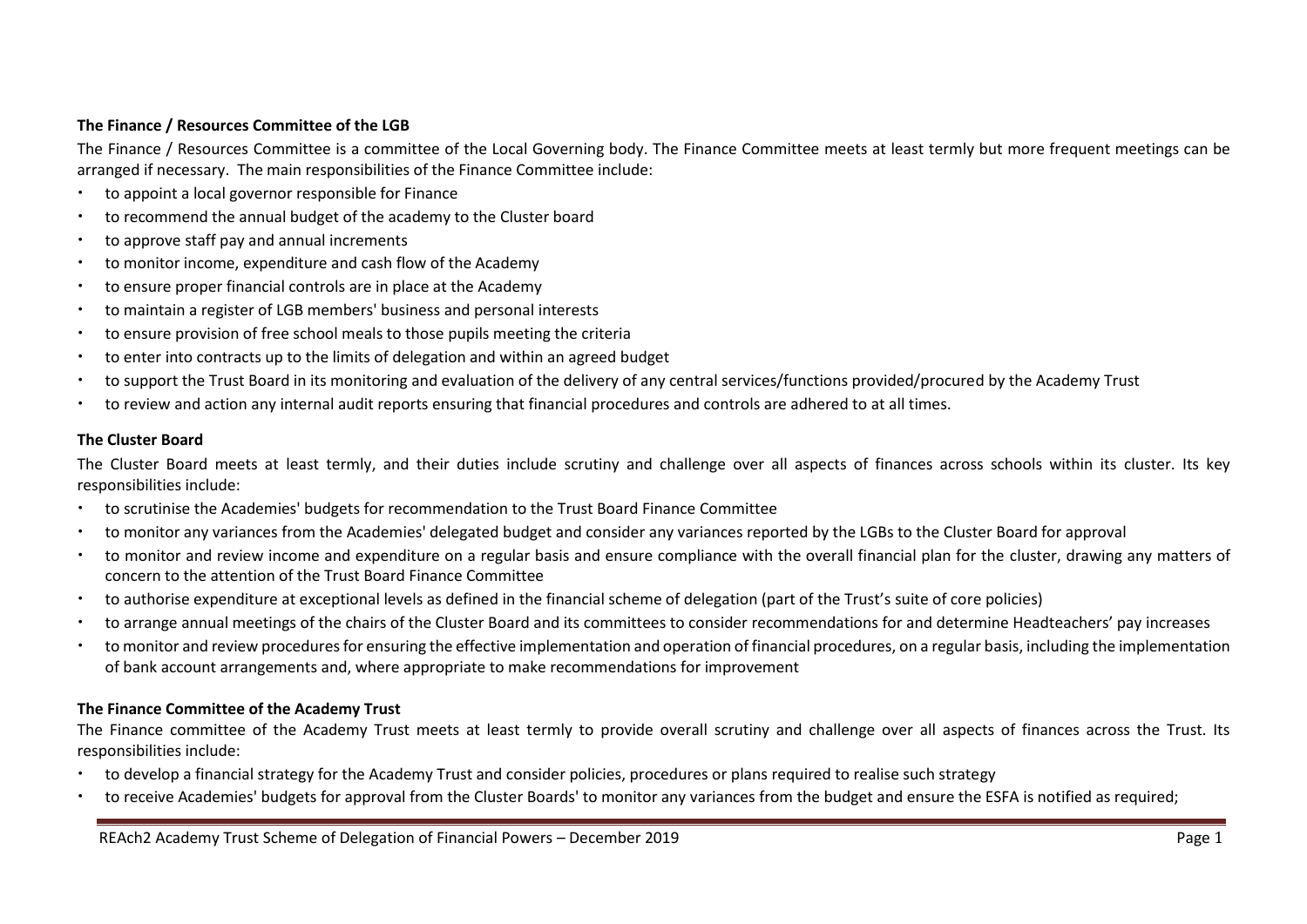- to oversee preparation of the annual financial statements by the executive, for review and approval by the Risk & Audit Committee
- to review and check details of contracts and purchases;
- to authorise the award of contracts and purchases, as necessary;
- to review the reports of the Responsible Officer on the effectiveness of the financial procedures and controls. These reports must also be reported to the full governing body.

#### **Accounting Officer**

The law places overall responsibility and accountability for the educational outcomes and financial diligence of the Trust firmly with the Trustees and the Chief Executive Officer (CEO) is the Accounting Officer. The AT Accounting Officer is personally responsible to Parliament and to the Accounting Officer of the Education and Skills Funding Agency (ESFA) for the resources under their control. The essence of the role is a personal responsibility for the propriety and regularity of the public finances for which they are answerable; for the keeping of proper accounts; for prudent and economical administration; for the avoidance of waste and extravagance; for ensuring value for money; and for the efficient and effective use of all the resources in their charge. Essentially accounting officers must be able to assure Parliament and the public of high standards of probity in the management of public funds.

Much of the day to day financial responsibility has been delegated to the Head Teacher (HT) and School Business Manager(SBM) but the Chief Executive still retains responsibility for:

- ensuring the annual accounts are produced in accordance with the requirements of the Companies Act 1985 and the EFA guidance issued to academies;
- completion of the accounting officer's statement on governance, regularity, propriety and compliance for inclusion in the AT's annual report;

#### **Other References**

- **Regularity** means he requirement for all items of income and expenditure to be dealt with in accordance with the legislation authorising them, and any applicable delegated authority.
- **Propriety** means the requirement that expenditure and receipts should be dealt with in accordance with Parliament's intentions and the principles of Parliamentary control. This includes standards of conduct, behaviour and corporate governance.
- **Value for money** means the educational and wider societal outcomes achieved in return for the taxpayer resources received. We are all most interested in educational outcomes in return for the money spent but as this is lagged you are able to use more immediate outcomes to demonstrate vfm and cost effectiveness.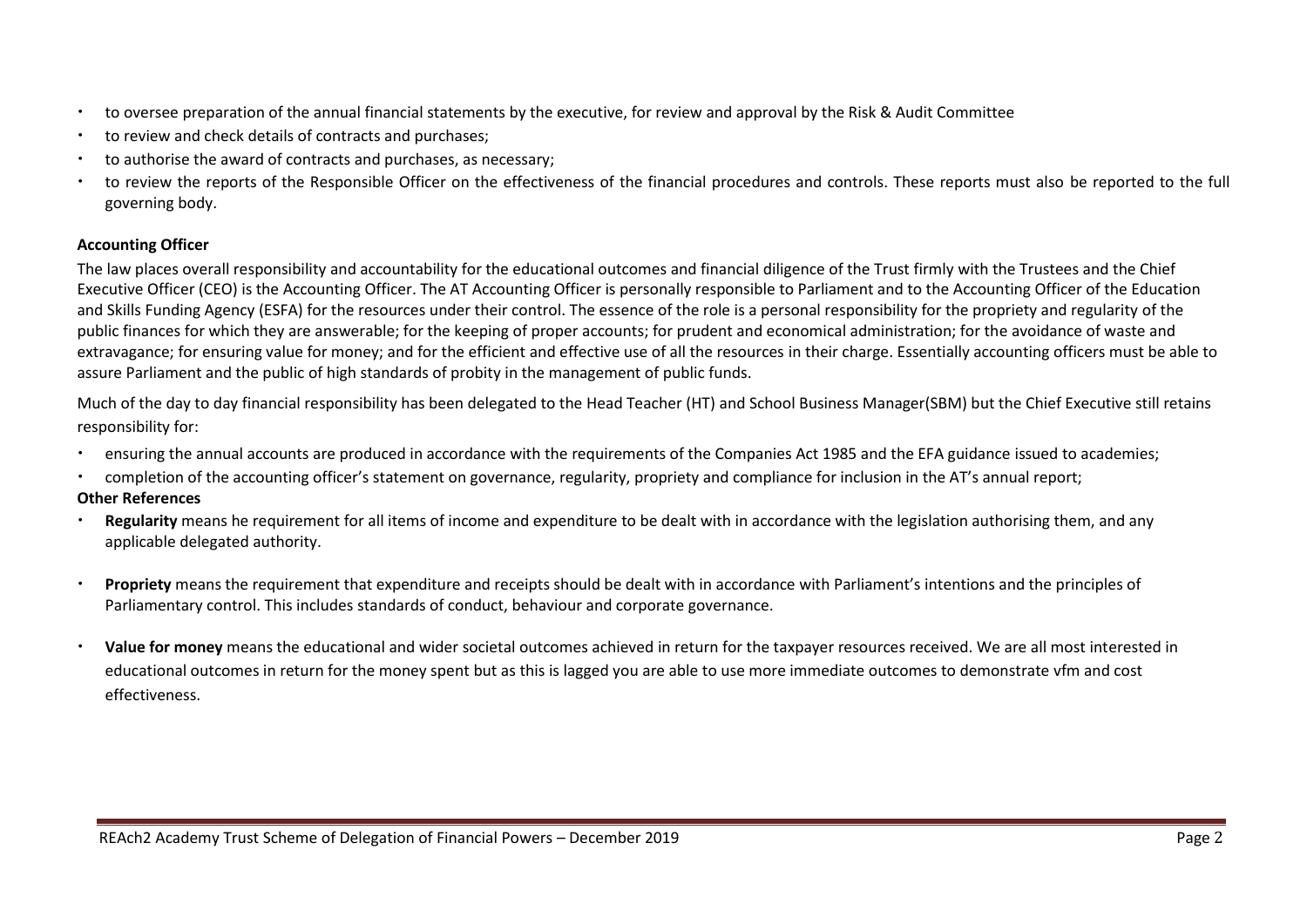## **Budgeting and Reporting**

| Role                            | Value                                | <b>Delegated Authority</b>                                                                                                           | <b>Method</b>                                                                                                                                                                                                 | <b>Review Period</b> |
|---------------------------------|--------------------------------------|--------------------------------------------------------------------------------------------------------------------------------------|---------------------------------------------------------------------------------------------------------------------------------------------------------------------------------------------------------------|----------------------|
|                                 |                                      | Director for Education<br>North/South / Deputy Director<br>of Education / Executive Head<br>Teacher/ Head Teacher/ Head<br>of School | Agree academy improvement<br>priorities for the coming year                                                                                                                                                   | Annual               |
|                                 |                                      | <b>Head Teacher</b>                                                                                                                  | Draft a budget plan                                                                                                                                                                                           | Annual               |
| <b>Budget setting process</b>   |                                      | <b>Director for Education</b><br>North/South / Deputy Director<br>of Education / Head Teacher                                        | Agree a budget plan                                                                                                                                                                                           | Annual               |
|                                 |                                      | Governing Body                                                                                                                       | Recommend a draft Budget to<br>the Cluster Board to review.                                                                                                                                                   | Annual               |
|                                 |                                      | <b>Cluster Board</b>                                                                                                                 | Recommend the draft Budget to<br>the Trust Board Finance<br>Committee for approval.                                                                                                                           | Annual               |
| Budget holders responsibilities | As per the individual<br>budgets set | Head Teacher/ SBM/ Budget<br>Holder                                                                                                  | Budget monitoring is the<br>responsibility of the budget<br>holder and must not be<br>overspent at any time during the<br>year unless through prior<br>agreement from the appropriate<br>authorisation level. | Monthly              |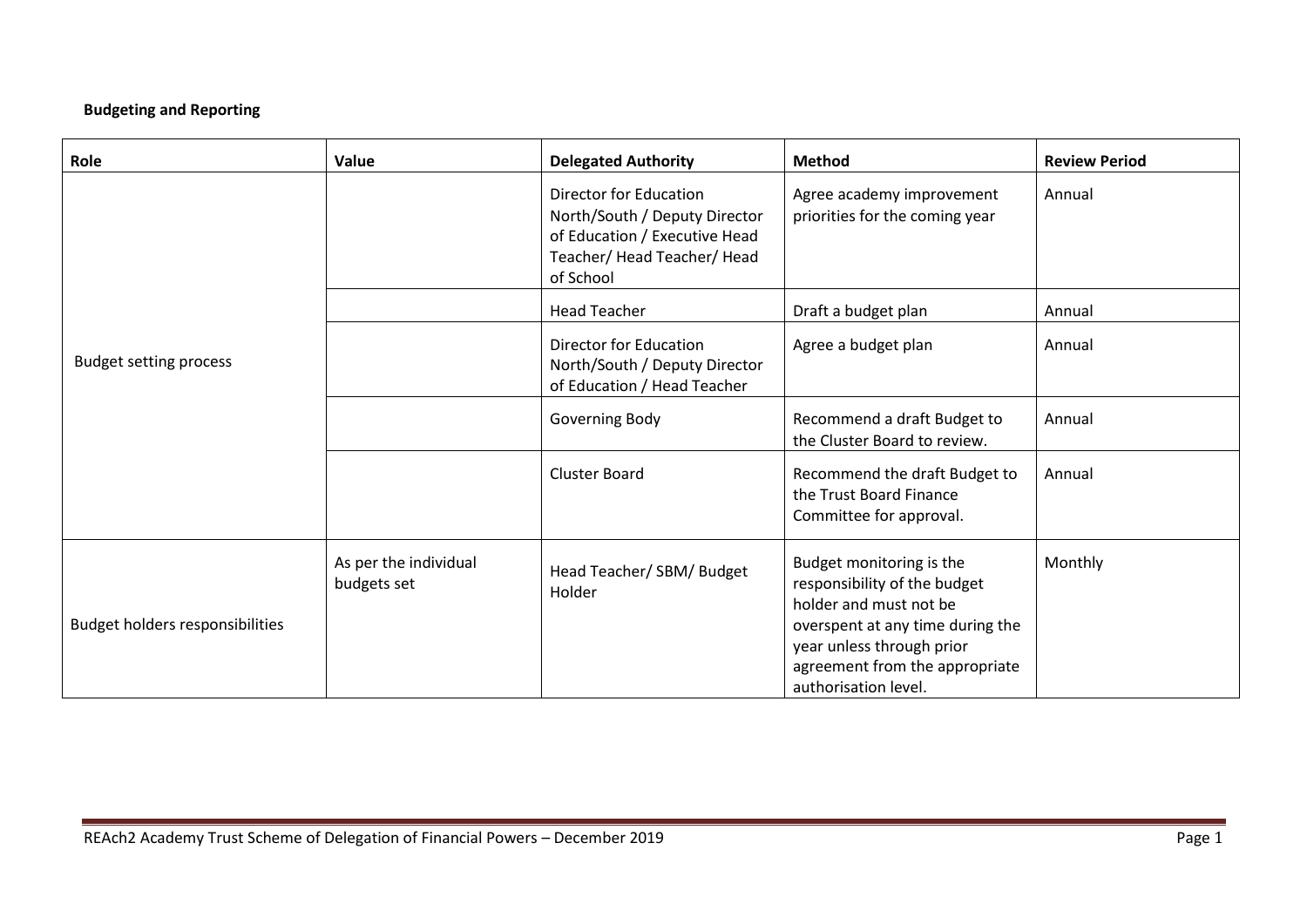| Role                  | Value | <b>Delegated Authority</b>  | <b>Method</b>                                                                                                           | <b>Review Period</b>                 |
|-----------------------|-------|-----------------------------|-------------------------------------------------------------------------------------------------------------------------|--------------------------------------|
| Month end procedures  |       | <b>Head Teacher</b>         | All transactions to be processed<br>and reconciled for the timely<br>checking and production of the<br>monthly reports. | Monthly                              |
| <b>ESFA Reporting</b> |       | <b>Central Finance Team</b> | As required by the ESFA.                                                                                                | As necessary to ensure<br>compliance |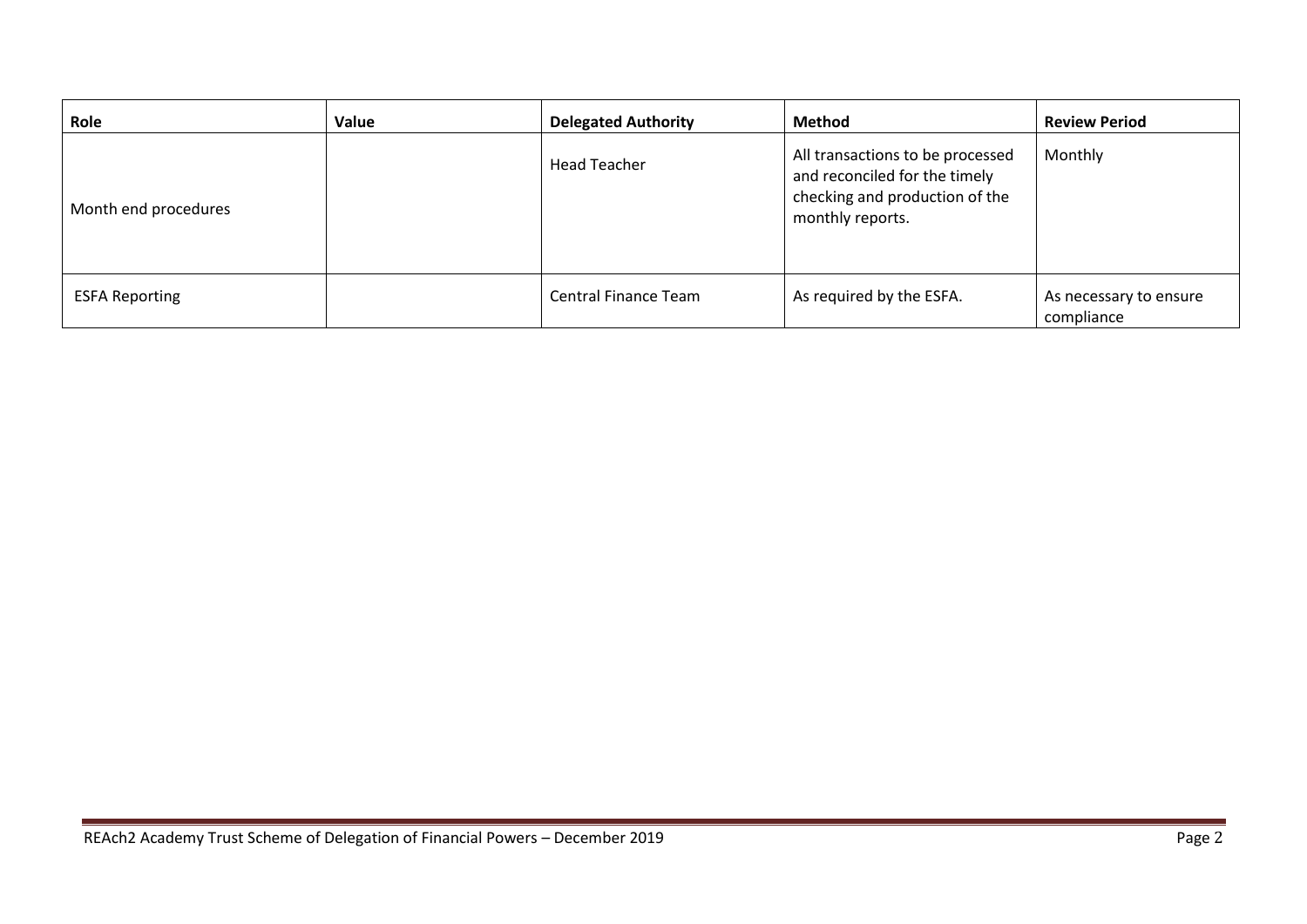## **Expenditure**

| Role                         | Value                                                                              | <b>Delegated Authority</b>                                                                                                                                                           | <b>Method</b>                                                                                                                                                                      | <b>Review Period</b> |
|------------------------------|------------------------------------------------------------------------------------|--------------------------------------------------------------------------------------------------------------------------------------------------------------------------------------|------------------------------------------------------------------------------------------------------------------------------------------------------------------------------------|----------------------|
| General expenditure          | £5,000 and over                                                                    | <b>Director for Education</b><br>North/South / Deputy Director<br>of Education - See Purchase<br>order section for details of<br>delegated authority limits                          | Authorisation should be<br>documented.                                                                                                                                             | As necessary         |
| Estates Project consent form | Up to £25k Director for<br><b>Education North/South</b><br>Over £25k Cluster Board | Estates Team approval                                                                                                                                                                | School to complete<br>documentation and sent to<br>Estates Team for approval.                                                                                                      | As necessary         |
| ICT expenditure              | Up to £10k                                                                         | Head Teacher-<br>It is advised that any<br>expenditure is supported by a<br>review from the Central IT Team<br>to ensure best value, suitability<br>of products, warranty t&c's etc. | ICT project consent form to be<br>completed by the school and<br>reviewed/approved by Head of IT<br>prior to order being placed<br>(review/approve is dependent<br>upon the value) | As necessary         |
|                              | Over £10k                                                                          | IT Team & Head Teacher must<br>both approve                                                                                                                                          |                                                                                                                                                                                    |                      |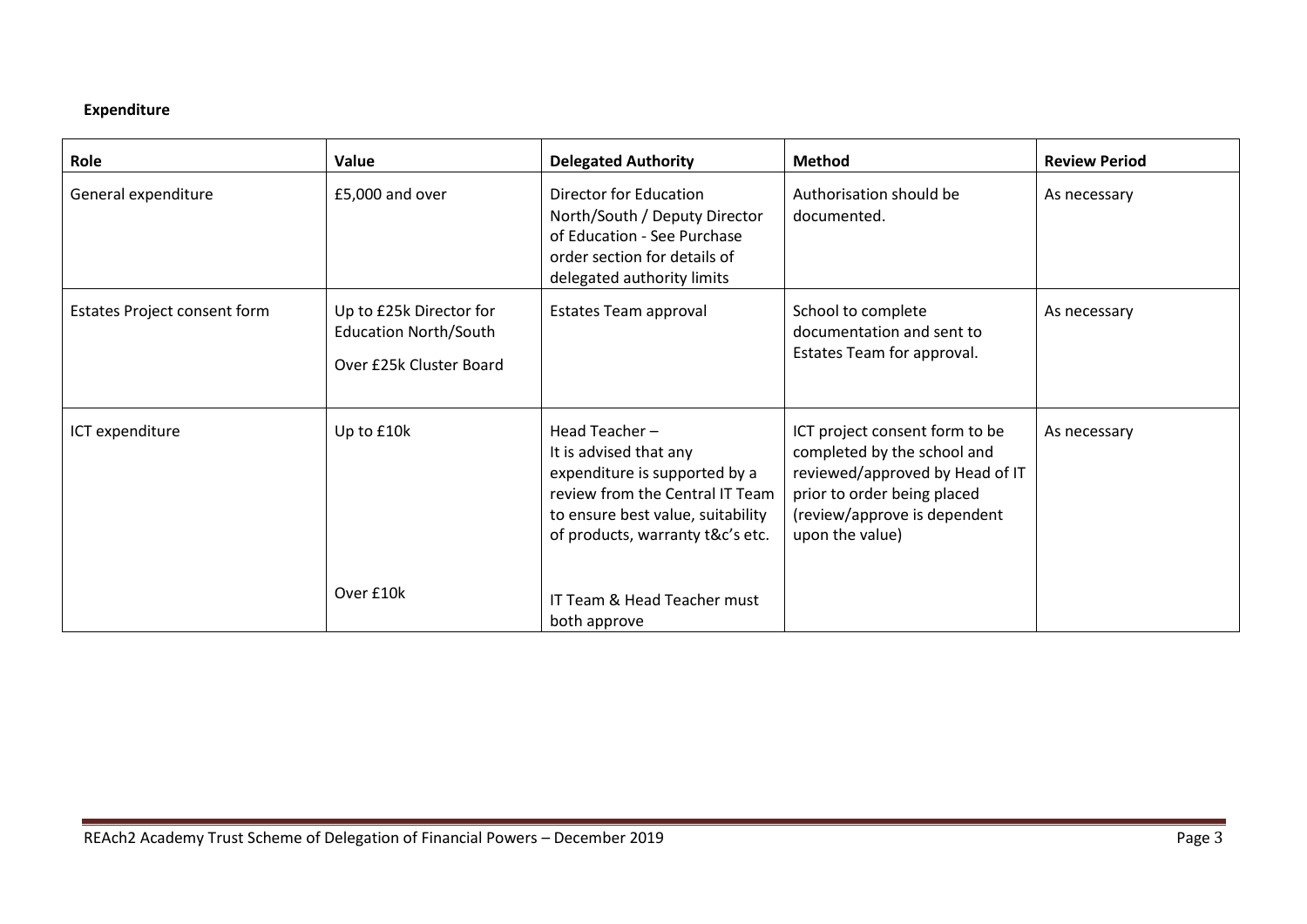#### **Income**

| Role                                          | Value | <b>Delegated Authority</b>                          | <b>Method</b>                                                                                                                                                                                                                                                                            | <b>Review Period</b> |
|-----------------------------------------------|-------|-----------------------------------------------------|------------------------------------------------------------------------------------------------------------------------------------------------------------------------------------------------------------------------------------------------------------------------------------------|----------------------|
| Collection and receipt of cash<br>and cheques | Any   | SBM or delegated<br><b>Administration Assistant</b> | Cash must be receipted by the<br>person with delegated authority<br>and recorded in the appropriate<br>ledger. All on site cash and<br>cheques must be locked in the safe<br>until banking                                                                                               | Daily                |
| Sales invoices                                |       | <b>Head Teacher</b>                                 | Head Teacher to authorise the<br>issuing of sales invoices within 30<br>days of the goods being supplied or<br>the service carried out.                                                                                                                                                  | As required          |
| Banking of cash and cheques                   | Any   | SBM or delegated<br><b>Administration Assistant</b> | Cash and cheques should be<br>banked on a regular basis (at least<br>fortnightly) and should not be<br>allowed to accumulate above<br>£3,000. Banking should be checked<br>and agreed by another member of<br>staff before being banked and<br>should relate back to receipts<br>issued. | As required          |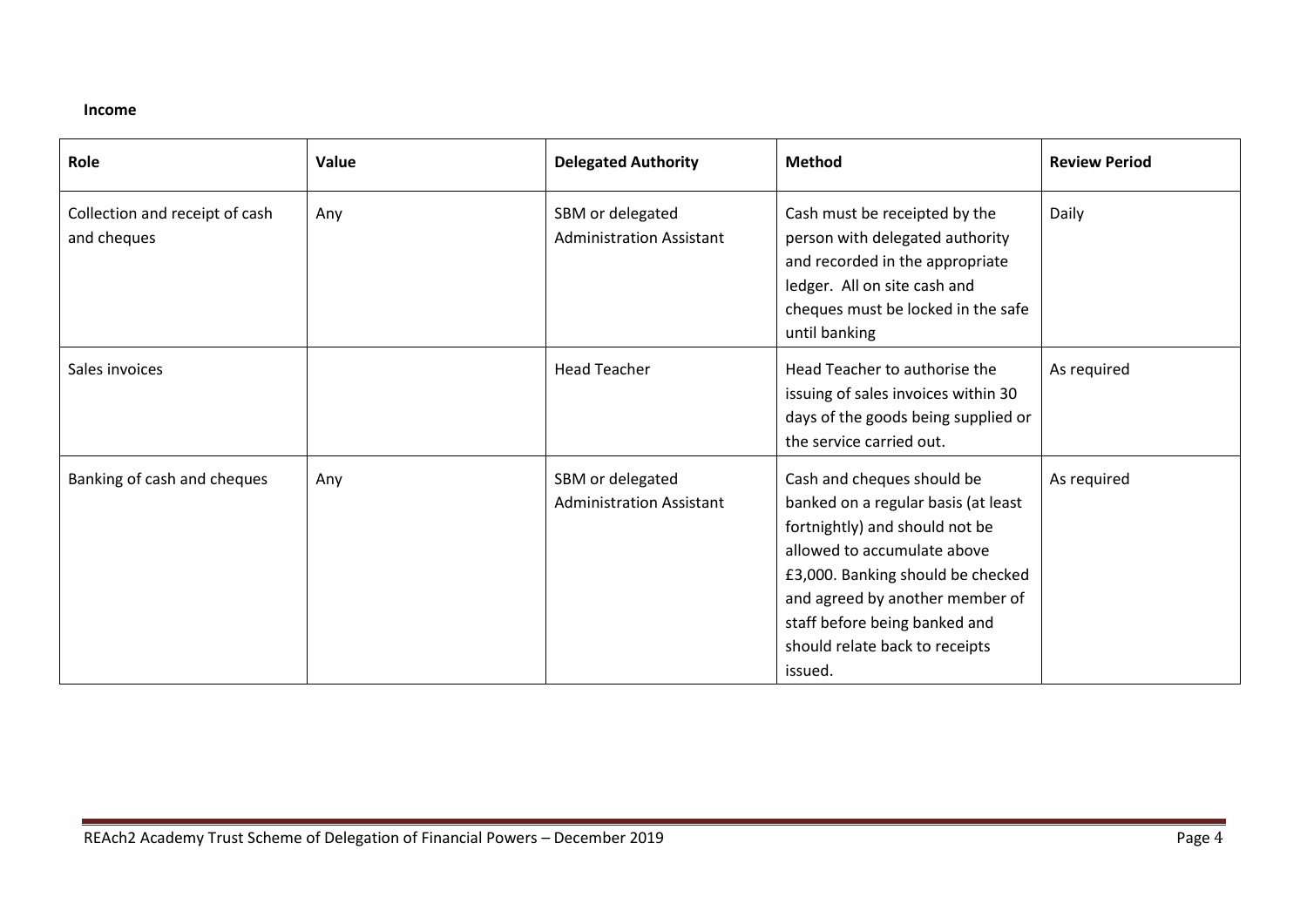| Role                            | Value | <b>Delegated Authority</b>                                          | Method                                                                                                                                                                                                              | <b>Review Period</b> |
|---------------------------------|-------|---------------------------------------------------------------------|---------------------------------------------------------------------------------------------------------------------------------------------------------------------------------------------------------------------|----------------------|
| Reconciliation of bank accounts |       | School Business Manager or<br>delegated Administration<br>Assistant | Bank accounts should be<br>reconciled at least on a monthly<br>basis by someone other than the<br>person doing the banking. Bank<br>reconciliations should then be<br>signed by the HT and SBM, dated<br>and filed. | Monthly              |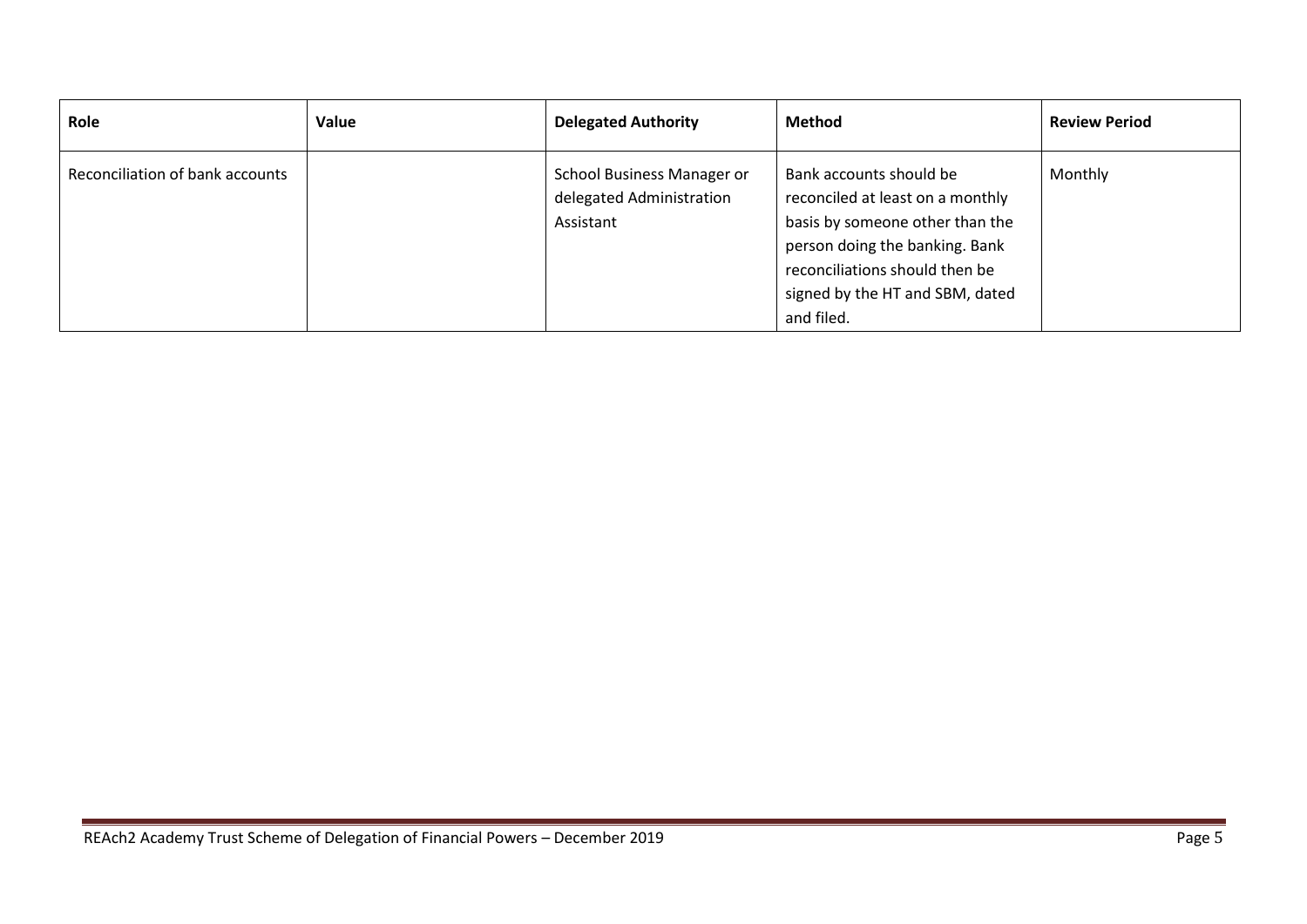## **Purchases and Payments**

| Role            | Value              | <b>Delegated Authority</b>                                                                                | <b>Method</b>                                                                                                                                                                                                                                                                                                                                                                                                                                                        | <b>Review Period</b> |
|-----------------|--------------------|-----------------------------------------------------------------------------------------------------------|----------------------------------------------------------------------------------------------------------------------------------------------------------------------------------------------------------------------------------------------------------------------------------------------------------------------------------------------------------------------------------------------------------------------------------------------------------------------|----------------------|
| Purchase orders | Up to £2,000       | Head Teacher/ Budget holder                                                                               | Orders should be placed with approved<br>suppliers unless agreed otherwise with<br>School Business Manager. Orders<br>should be written on approved<br>purchase order pro forma and<br>authorised before being processed in<br>the financial management system, and<br>before order is placed with supplier.<br>Approved paper based orders should be<br>entered into the financial management<br>system by someone other than the<br>person who approved the order. | Monthly              |
|                 | £2,001 to £5,000   | <b>Head Teacher</b>                                                                                       | As above and three quotes must be<br>obtained. These can include both<br>written and verbal and evidence of the<br>quotes must be retained.                                                                                                                                                                                                                                                                                                                          | Monthly              |
|                 | £5,001 to £10,000  | <b>Director for Education</b><br>North/South / Deputy<br>Director of Education and<br><b>Head Teacher</b> | As above however minimum three<br>quotes must be written and notified to<br>the LGB with evidence retained.                                                                                                                                                                                                                                                                                                                                                          | Monthly              |
|                 | £10,001 to £25,000 | <b>Director for Education</b><br>North/South / Deputy                                                     | As above however minimum three<br>quotes must be written and notified to<br>the Cluster Board.                                                                                                                                                                                                                                                                                                                                                                       | Monthly              |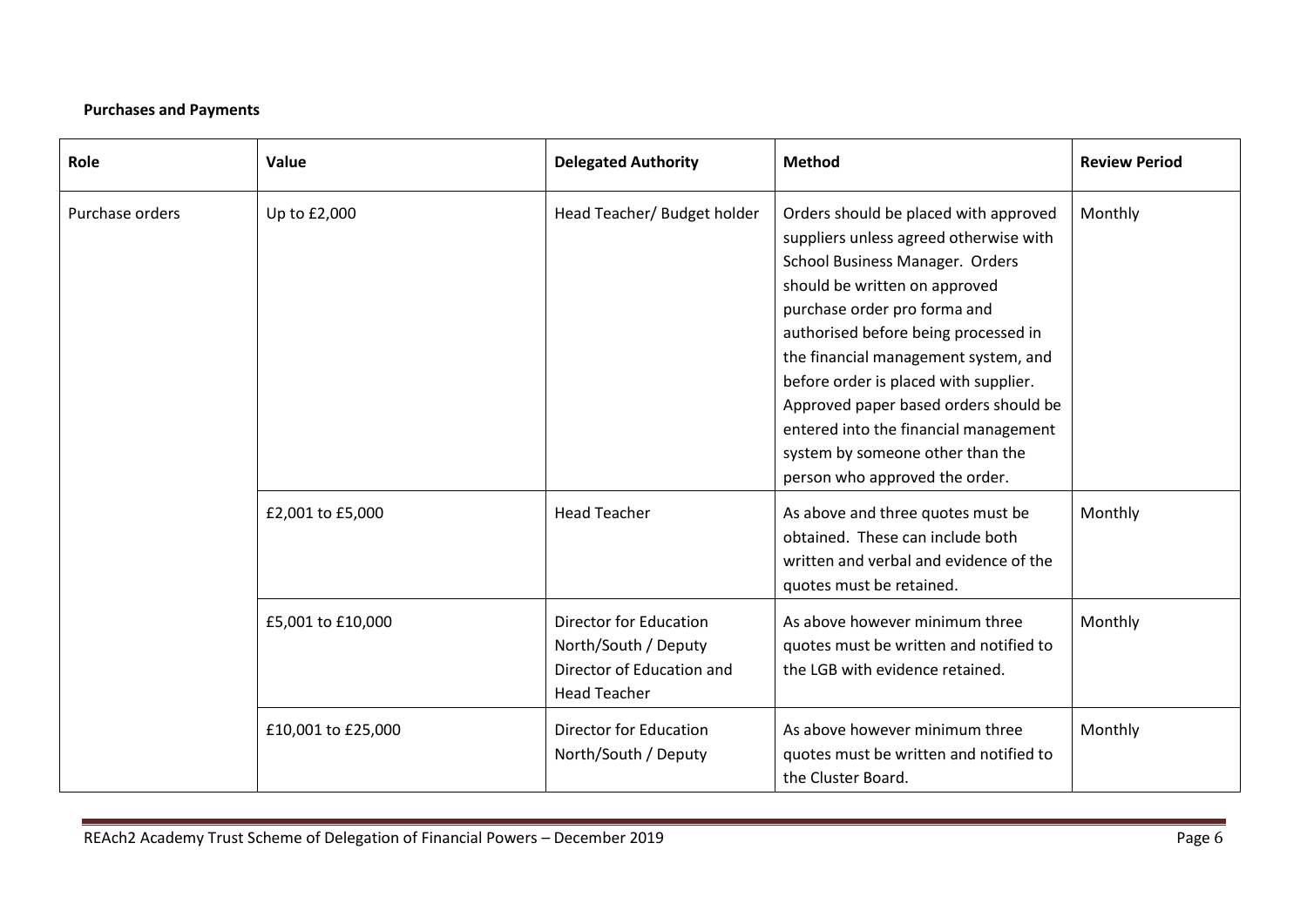| Role              | Value          | <b>Delegated Authority</b>                                                                                               | <b>Method</b>                                                                                                                                                                                                                                                       | <b>Review Period</b> |
|-------------------|----------------|--------------------------------------------------------------------------------------------------------------------------|---------------------------------------------------------------------------------------------------------------------------------------------------------------------------------------------------------------------------------------------------------------------|----------------------|
|                   |                | Director of Education and HT<br>and LGB approval                                                                         |                                                                                                                                                                                                                                                                     |                      |
|                   | Over £25,000   | Cluster Board approval                                                                                                   | Formal tendering process, including<br>advertising in OJEU if appropriate                                                                                                                                                                                           | Monthly              |
| Payment by cheque |                | <b>Director for Education</b><br>North/South                                                                             | Not to be used unless exceptional<br>circumstances.                                                                                                                                                                                                                 |                      |
| Payment by BACs   | Up to £100,000 | <b>Head Teacher</b>                                                                                                      | Payments Prepared by SBM and<br>Authorised by HT. Payment notifications<br>must be accompanied by authorised<br>supporting documentation. Evidence of<br>payment authorisation must be<br>retained, and must be separate to any<br>purchase approval documentation. |                      |
| Payment by BACs   | Over £100,000  | <b>Head Teacher and Senior</b><br><b>Financial Accountant</b>                                                            | Payments Prepared by SBM and<br>Authorised by HT. Payment notifications<br>must be accompanied by authorised<br>supporting documentation. Evidence of<br>payment authorisation must be<br>retained, and must be separate to any<br>purchase approval documentation. | As necessary         |
| Charge Card       | Limited to £5k | Head Teacher/ SBM/ Director<br>for Education North/South /<br>Deputy Director of Education<br>/ Finance Business Partner | The cardholder must keep their card<br>safe when not in use. All transactions<br>must be supported by a detailed<br>receipt. Orders should be placed only by                                                                                                        | Monthly              |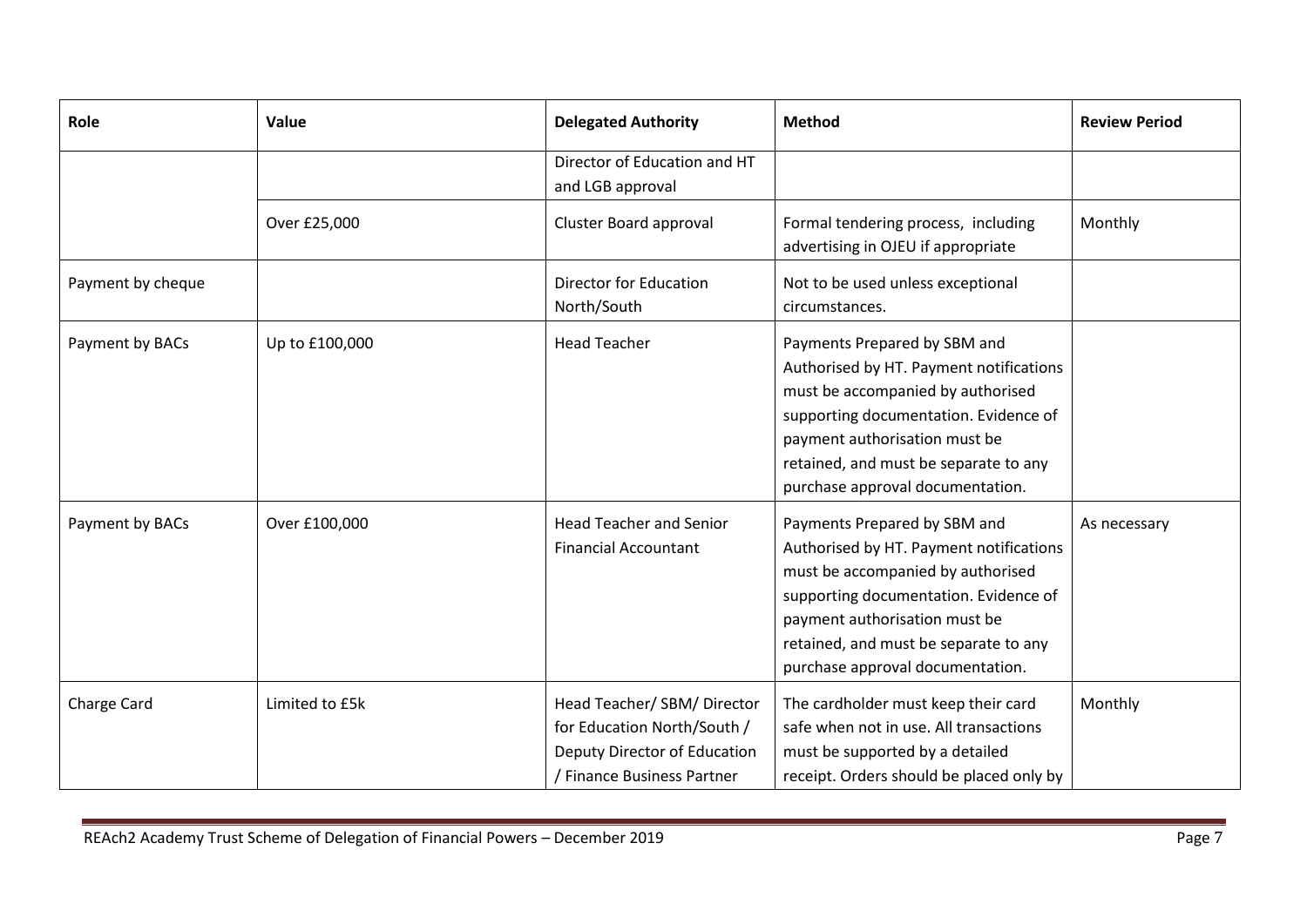| Role                                 | Value                                                                                                                                                                                                                                                                                                                                                                                                                                                                                                                                                                                                                                                                                                         | <b>Delegated Authority</b>                                  | <b>Method</b>                                                                                                                                                                                        | <b>Review Period</b> |
|--------------------------------------|---------------------------------------------------------------------------------------------------------------------------------------------------------------------------------------------------------------------------------------------------------------------------------------------------------------------------------------------------------------------------------------------------------------------------------------------------------------------------------------------------------------------------------------------------------------------------------------------------------------------------------------------------------------------------------------------------------------|-------------------------------------------------------------|------------------------------------------------------------------------------------------------------------------------------------------------------------------------------------------------------|----------------------|
|                                      |                                                                                                                                                                                                                                                                                                                                                                                                                                                                                                                                                                                                                                                                                                               |                                                             | card holder. Reconciliation should be<br>checked by someone other than the<br>person who places the orders.<br>This card must not be given to other<br>staff members for the purchasing of<br>items. |                      |
| Standing orders and<br>direct debits | as per limits for BACs payments                                                                                                                                                                                                                                                                                                                                                                                                                                                                                                                                                                                                                                                                               | as per limits for BACs<br>payments                          | as per limits for BACs payments                                                                                                                                                                      | As necessary         |
| Liabilities and Write-Offs           | The delegated limits, subject to a<br>maximum of £250,000 are:<br>1% of total annual income or<br>$\bullet$<br>£45,000 (whichever is smaller) per<br>single transaction.<br>Cumulatively, 2.5% of total annual<br>$\bullet$<br>income in any one financial year<br>per category of transaction for any<br>ATs that have not submitted<br>timely, unqualified financial<br>returns for the previous two<br>financial years. This includes new<br>academies that have not had the<br>opportunity to produce two years<br>of financial statements<br>Cumulatively, 5% of total annual<br>$\bullet$<br>income in any one financial year<br>per category of transaction for any<br>ATs that have submitted timely, | Head Teacher / Director for<br><b>Education North/South</b> | Anything above these limits must be<br>approved by Secretary of State through<br>the ESFA                                                                                                            | Annual               |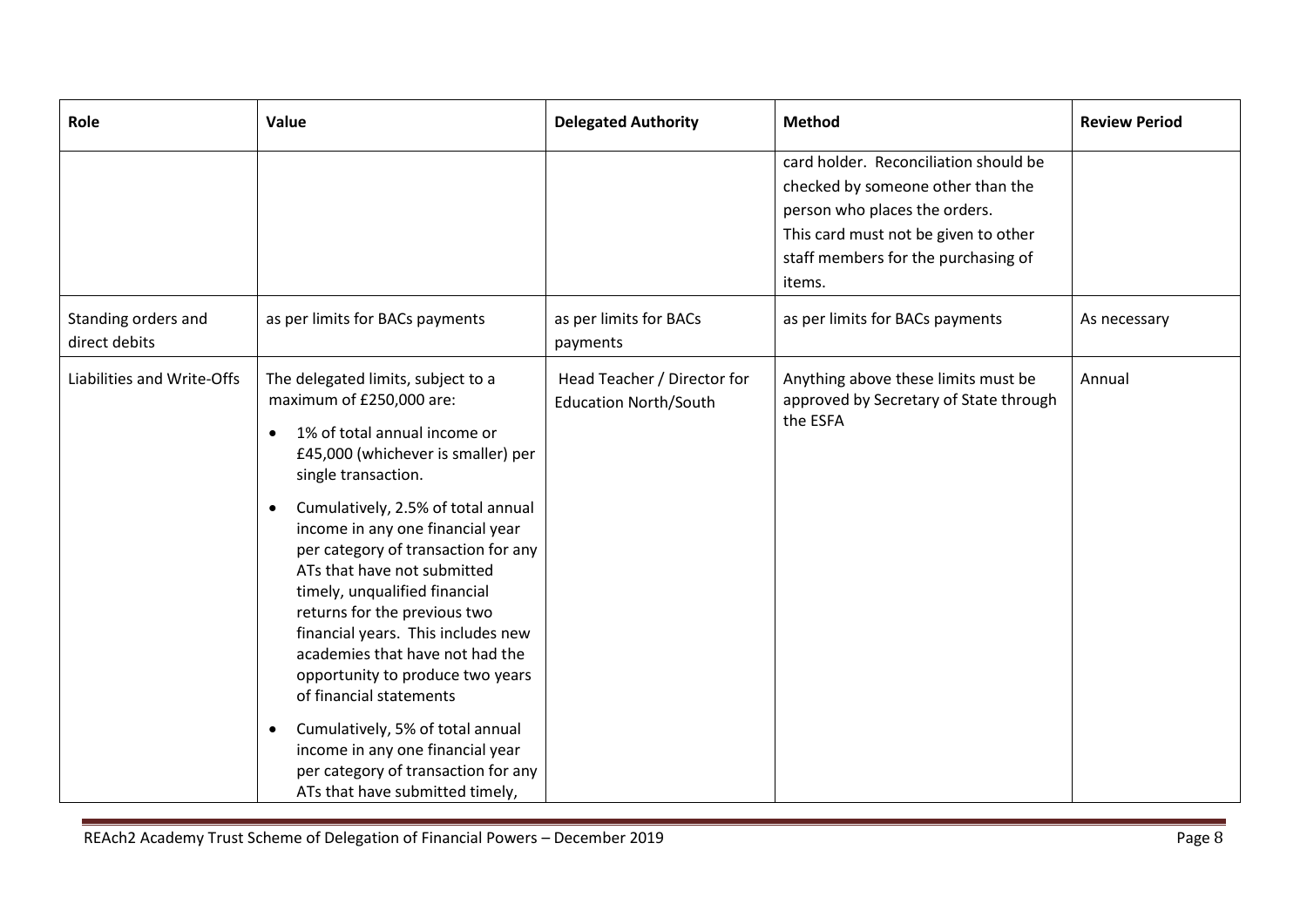| Role                                                                         | Value                                                                  | <b>Delegated Authority</b>    | <b>Method</b>                                                                                                                | <b>Review Period</b> |
|------------------------------------------------------------------------------|------------------------------------------------------------------------|-------------------------------|------------------------------------------------------------------------------------------------------------------------------|----------------------|
|                                                                              | unqualified financial returns for<br>the previous two financial years. |                               |                                                                                                                              |                      |
| Gifts and hospitality                                                        | £30                                                                    | Line manager approval         | A declaration form needs to be<br>completed for any gifts provided or<br>received and logged in the hospitality<br>register. | As necessary         |
| Purchase or sale of any<br>freehold property                                 | Any                                                                    | ESFA approval required        |                                                                                                                              | Annual               |
| Granting any leasehold or<br>tenancy agreement                               | Any                                                                    | <b>ESFA approval required</b> |                                                                                                                              | Annual               |
| Taking up any leasehold<br>or tenancy agreement for<br>more than three years | Any                                                                    | ESFA approval required        |                                                                                                                              | Annual               |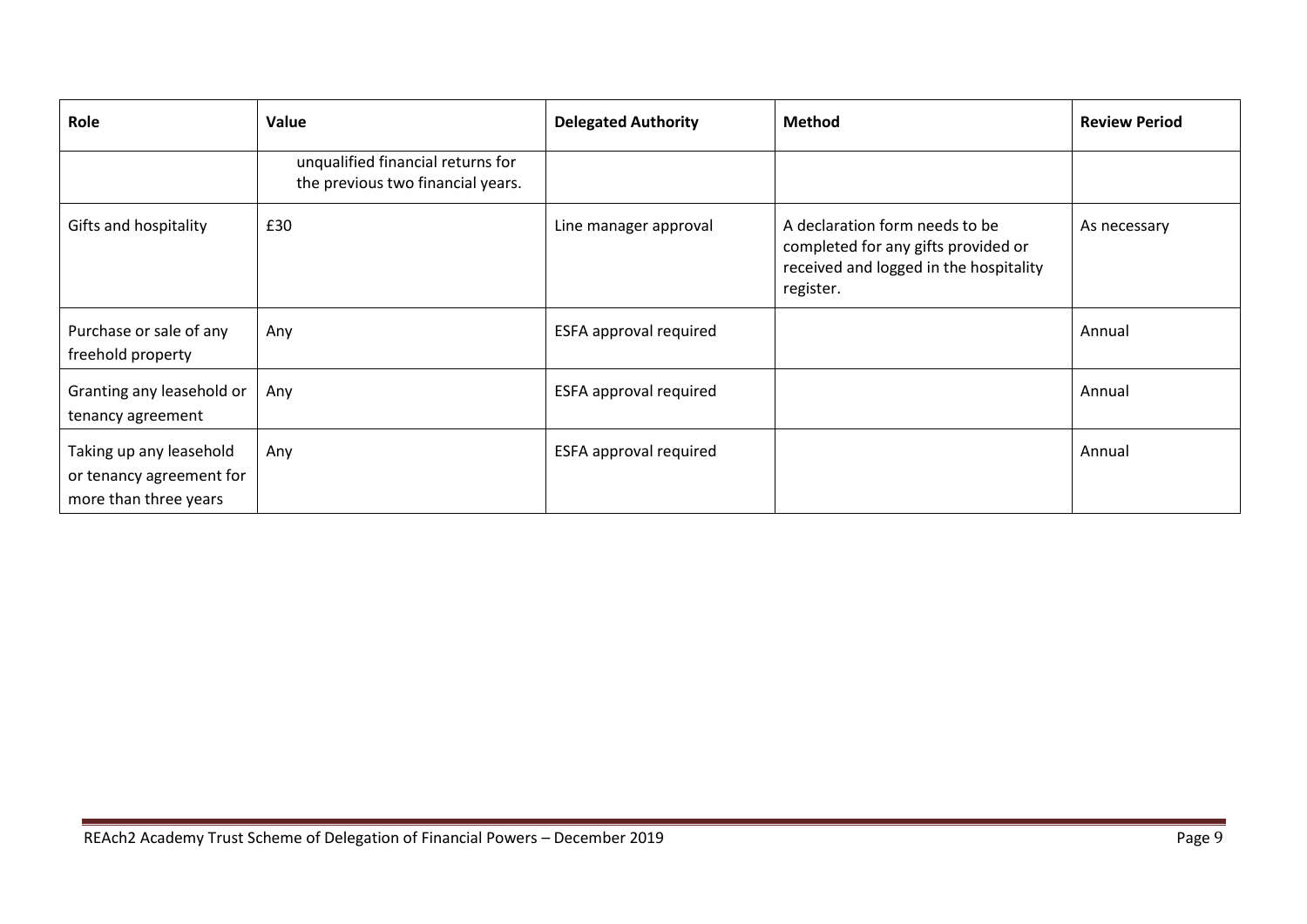### **Wages and Salaries**

| Role                      | Value                           | <b>Delegated Authority</b>                                                                                                     | <b>Method</b>                                                                                                                                                                                                                                                             | <b>Review Period</b> |
|---------------------------|---------------------------------|--------------------------------------------------------------------------------------------------------------------------------|---------------------------------------------------------------------------------------------------------------------------------------------------------------------------------------------------------------------------------------------------------------------------|----------------------|
| Appointment of Staff      | Up to Senior<br>Leadership Team | <b>Head Teacher</b><br>For cost changes greater<br>than 10% of the previous<br>post holder, DDoE<br>approval is also required. | The role has been included in the<br>schools budget, will not cause the<br>school to go into deficit and reflects<br>an pre-approved role or replacement<br>of an existing role.                                                                                          | Annual               |
|                           | Deputy Head<br>Teacher          | HT and Director for<br><b>Education North/South</b>                                                                            | The role has been included in the<br>schools budget, will not cause the<br>school to go into deficit and reflects<br>an pre-approved role or replacement<br>of an existing role.                                                                                          | Annual               |
|                           | <b>Head Teacher</b>             | REAch2                                                                                                                         | The role has been included in the<br>school's budget, will not cause the<br>school to go into deficit and reflects<br>a pre-approved role or replacement<br>of an existing role. Approval to allow<br>a contract / offer to be issued<br>remains with the Executive team. | Annual               |
| <b>Payroll Processing</b> |                                 | SBM / Head Teacher                                                                                                             | School Business Manager to check<br>monthly payroll and make any<br>necessary changes or adjustments.<br>Monthly payroll and any changes<br>must be authorised and signed off by                                                                                          | Monthly              |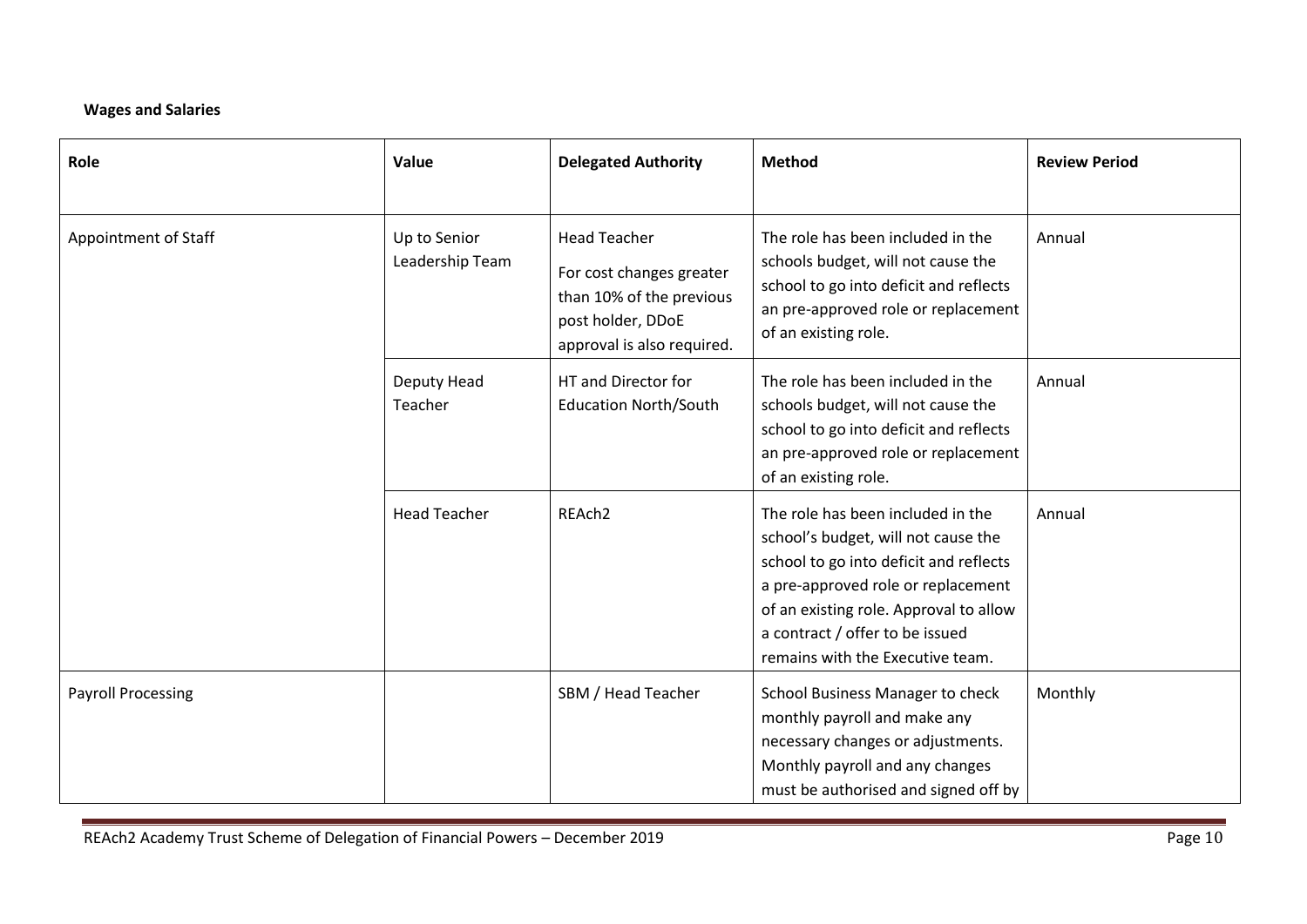|                         |                      | the Head Teacher (or DDoE in their<br>absence)                                                                                                                                                                                                                                                                                                                                                                                                       |             |
|-------------------------|----------------------|------------------------------------------------------------------------------------------------------------------------------------------------------------------------------------------------------------------------------------------------------------------------------------------------------------------------------------------------------------------------------------------------------------------------------------------------------|-------------|
| Contracts of employment | Central HR<br>SBM/HT | Contracts to be issued by SBM or HR<br>within 8 weeks of start date.<br>(From April 2020 this law is changing<br>and all employees need a contract<br>on their first day.)<br>Any contract changes need to be<br>authorised by the appropriate<br>authority level as per (Appointment<br>of staff) authority and filed in the<br>staff members file. These contracts<br>will be periodically checked by the<br>responsible officer and the auditors. | As required |